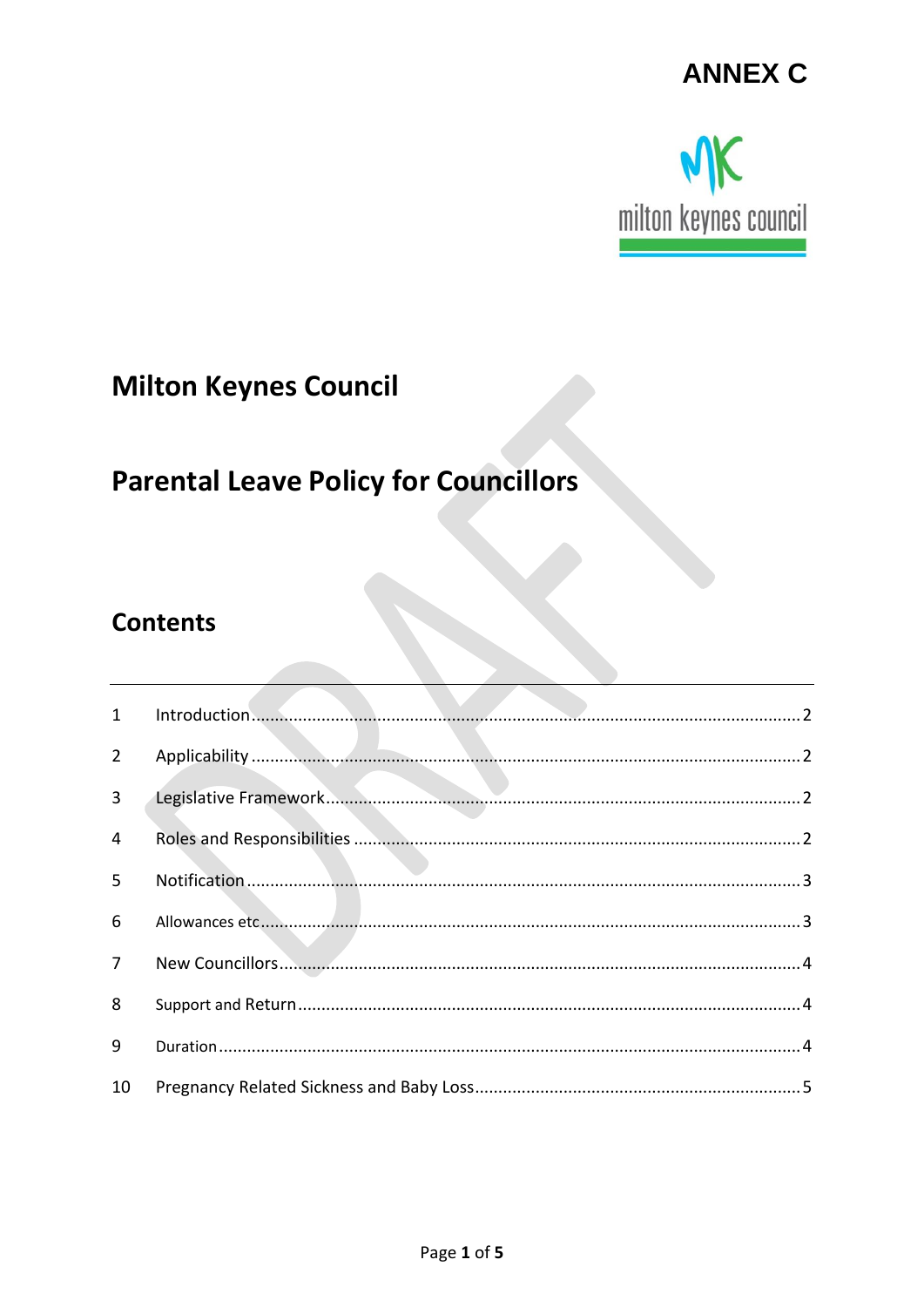#### **1 Introduction**

- 1.1 There is no statutory right to such leave for those in elected public office. This policy therefore sets out the entitlement to maternity, or adoption leave (together 'Qualifying Parental Leave'), paternity leave ('Paternity Leave') and relevant allowances, for elected members ('Councillors') of Milton Keynes Council ('the Council').
- 1.2 In particular this policy seeks to ensure that Councillors are able to take appropriate leave at the time of birth or adoption.
- 1.3 In addition, this policy seeks to improve provision for new parents, thereby increasing the likelihood that there will be greater diversity of experience, age and background of Councillors. This policy may also assist with retaining Councillors and making public office more accessible to individuals who might otherwise feel excluded from it.
- 1.4 The Council is responsible for approving this policy and reviewing it from time to time, and the Council's Monitoring Officer is responsible for applying it.

#### **2 Applicability**

- 2.1 This policy applies to Milton Keynes Council Councillors only employees are covered by a number of policies.
- 2.2 It is the responsibility of each Councillor to familiarise themselves with and adhere to this policy.

#### **3 Legislative Framework**

3.1 S.85 (1), Local Government Act 1972 sets out that:

"*if a member of a Local Authority fails, throughout a period of six consecutive months from the date of their last attendance, to attend any meeting of the Authority they will, unless the failure was due to some good reason approved by the Authority before the expiry of that period, cease to be a member of the Authority*".

- 3.2 Therefore, a Councillor not attending a meeting of the Council within the meaning of the Section (a 'Qualifying Meeting') for six consecutive months due to maternity, etc, would (unless the Council specially voted to approve the particular absence in accordance with the Section) cease to be a Councillor.
- 3.3 The Council has therefore resolved that *(insert minute ref)*, where a Councillor takes Qualifying Parental Leave in accordance with this policy, such will be taken as a good reason for absence within the meaning of the Section and the six-month period relating to that Councillor ('the Period') will be extended by **up to** an additional six months to a **maximum** of twelve months ('the Extended Period').
- 3.4 There is no obligation on Councillors to take Qualifying Parental Leave and whether they do so or not they remain entitled to attend Council meetings in accordance with the Council's constitution.

#### **4 Roles and Responsibilities**

4.1 The Monitoring Officer is responsible for providing advice to Councillors on this policy and has been delegated with authority to approve a Councillor's absence in compliance with this policy.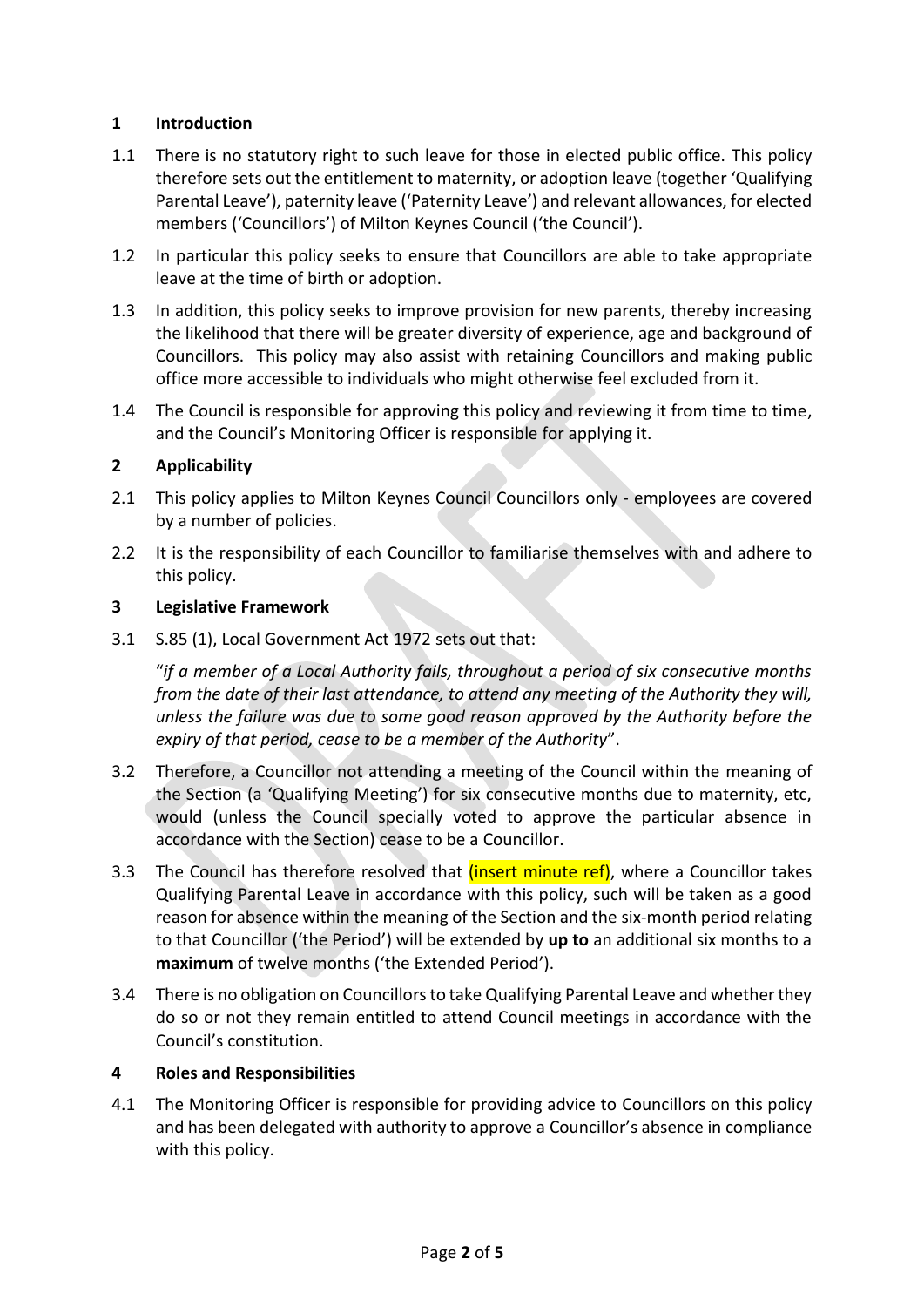- 4.2 A Councillor intending to take Qualifying Parental Leave will be responsible for ensuring that they comply with this policy, provide appropriate information / evidence and respond to reasonable requests for information as promptly as possible, so that they keep officers and colleagues informed and updated in relation to their intended date of return ('Return Date').
- 4.3 If a Councillor decides not to return (ie not to attend a Qualifying Meeting) by the end of the Extended Period, thus occasioning a by-election, they should notify their political group leader and the Monitoring Officer at the earliest opportunity.

#### **5 Notification**

- 5.1 Requests to take Qualifying Parental Leave must be made in writing to the Monitoring Officer and should be made at least 28 days before the date the Qualifying Parental Leave is due to start (the due birth date or expected date of placement as the case may be).
- 5.2 The request should include the due date for the birth or expected placement date, the date the Councillor wishes leave to commence, the length of leave requested, and the intended Return Date.
- 5.3 Councillors can change their mind about when to start or end their Qualifying Parental Leave, but in the absence of exceptional circumstances, they must give at least 28 days' notice of the change of commencement and 4 weeks' notice of a change of date of their return.

#### **6 Allowances**

- 6.1 A Councillor taking Qualifying Parental Leave, or Paternity Leave shall continue to receive their Basic Allowance.
- 6.2 Councillors entitled to a Special Responsibility Allowance (SRA) in accordance with the Scheme of Allowances shall continue to receive their allowance for no longer than a period of 6 months after the commencement of Qualifying Parental Leave or until the sooner of:
	- (a) there is a change to the Group that controls the Council;
	- (b) the date of the next Annual Meeting of the Council; or
	- (c) the date when the Councillor taking leave is up for election.

At such a point, the position will be reviewed, and depending on the circumstances may be subject to a possible extension for the remainder of the six-month period.

- 6.3 Councillors shall return at the end of their leave period to the same post, or to an alternative post with equivalent status and remuneration which they held before the leave began, unless:
	- (a) they are removed from this post at Annual Meeting of the Council, or
	- (b) there is a change to the Group that controls the Council.
- 6.4 Councillors can opt out of receiving an SRA during their parental leave if they so wish. If they wish to express this right, they must make this clear within the necessary notification to the Monitoring Officer.
- 6.5 Where a replacement is appointed to cover the period of absence that person shall receive an SRA on a pro rata basis for the period of the temporary appointment.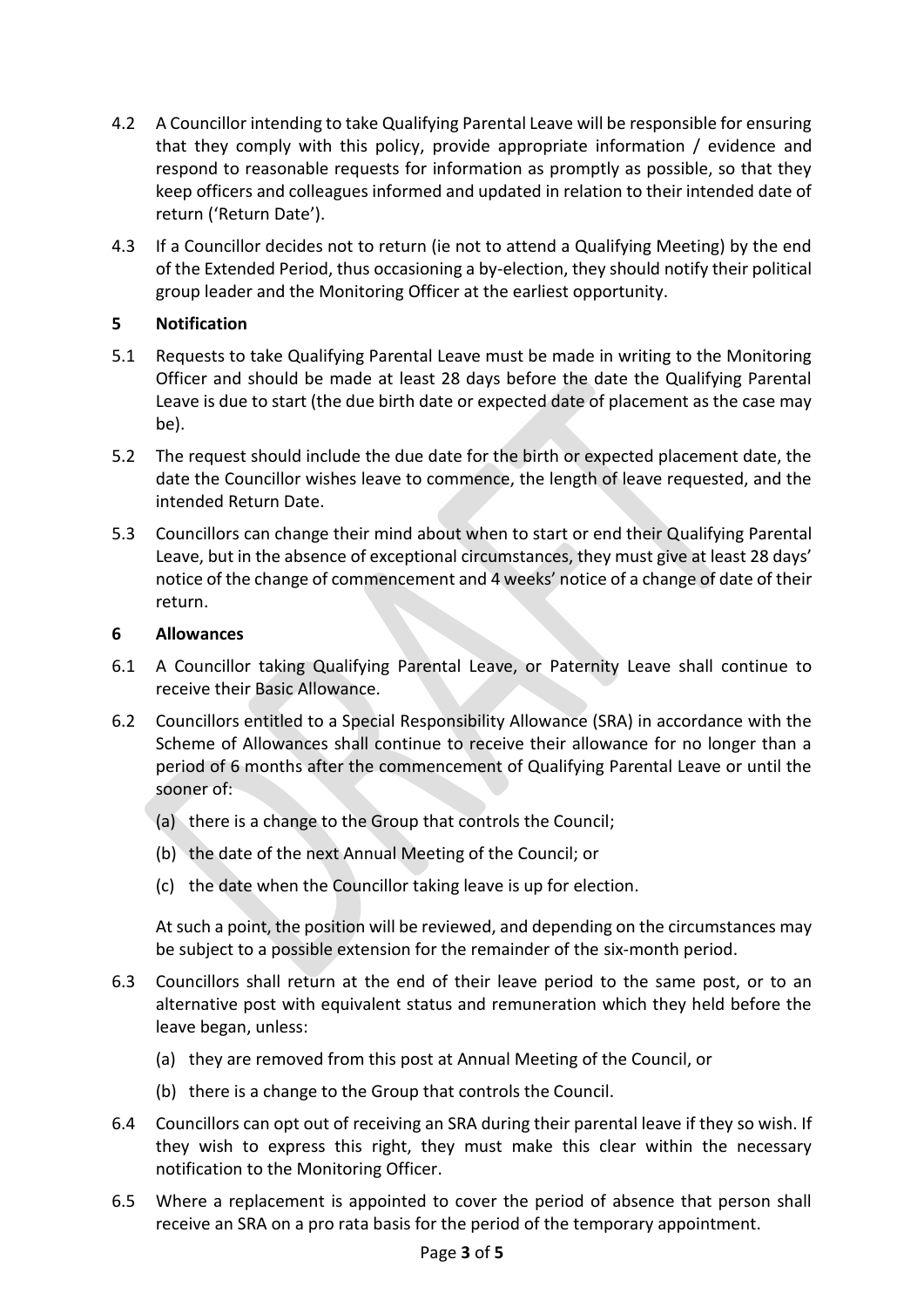6.6 Should a Councillor appointed to replace the Councillor on maternity, paternity, shared parental or adoption leave already hold a SRA remunerated position, the ordinary rules relating to payment of more than one Special Responsibility Allowances shall apply.

#### **7 New Councillors**

- 7.1 This part of this policy applies where, following an election or by-election, someone who was not a Councillor immediately prior to that election or by-election is elected (the 'New Councillor').
- 7.2 If paragraph 9.4 would have applied to the New Councillor had they been a Councillor prior to the election or by-election, the Monitoring Officer has the authority to determine that the date by which the New Councillor has to attend a Qualifying Meeting so as to comply with the Section is the later of:
	- (a) an Extended Period date calculated as if a period of Qualifying Parental Leave had applied to the New Councillor; or
	- (b) or six months from the date of the election or by-election.

#### **8 Support and Return**

- 8.1 Keeping in Touch (KIT) while on Maternity Leave. Before starting maternity leave, Councillors should agree with Groups and the Monitoring Officer how, how often and when they will keep in touch with the necessary individuals of the Council. Members can use up to 10 KIT days.
- 8.2 On returning to Councillor duties (or commencing duties if a New Councillor), a Councillor can request a 'parental buddy' to support them – for example, someone who has experience of returning to duties following a period of maternity or adoption leave.
- 8.3 If a Councillor decides to return to (or commence) their duties while their baby is breastfeeding, they will be permitted to feed their baby in the Chamber, meeting room, etc. If they do not wish to do so, a private room will be made available to them for feeding or pumping from one hour before the meeting until the time that the meeting ends.

#### **9 Duration**

- 9.1 Councillors giving birth or adopting a child through an approved adoption agency are entitled to a maximum of six months Qualifying Parental Leave and thus **up to** an Extended Period of a **maximum** of twelve months.
- 9.2 For example, unless an election intervenes, if the Councillor last attended a Qualifying Meeting two months prior to their Qualifying Parental Leave starting, and they take five months of Qualifying Parental Leave, they will have a further four months from the Return Date to attend their next Qualifying Meeting so as to avoid a breach of the Section.

|                       | Jan | Feb | Mar | Apr | May | Jun | Jul | Aug | Sep | Oct | Nov | Dec | Jan | Feb |
|-----------------------|-----|-----|-----|-----|-----|-----|-----|-----|-----|-----|-----|-----|-----|-----|
| Last attended meeting |     | x   |     |     |     |     |     |     |     |     |     |     |     |     |
| Parental Leave Period |     |     |     | x   | x   | x   | x   | x   |     |     |     |     |     |     |
| s.85 six months       |     |     |     |     |     |     |     |     |     | 4   |     | 6   |     |     |
| 'Extended Period'     |     |     |     |     |     |     |     |     |     |     |     |     |     |     |